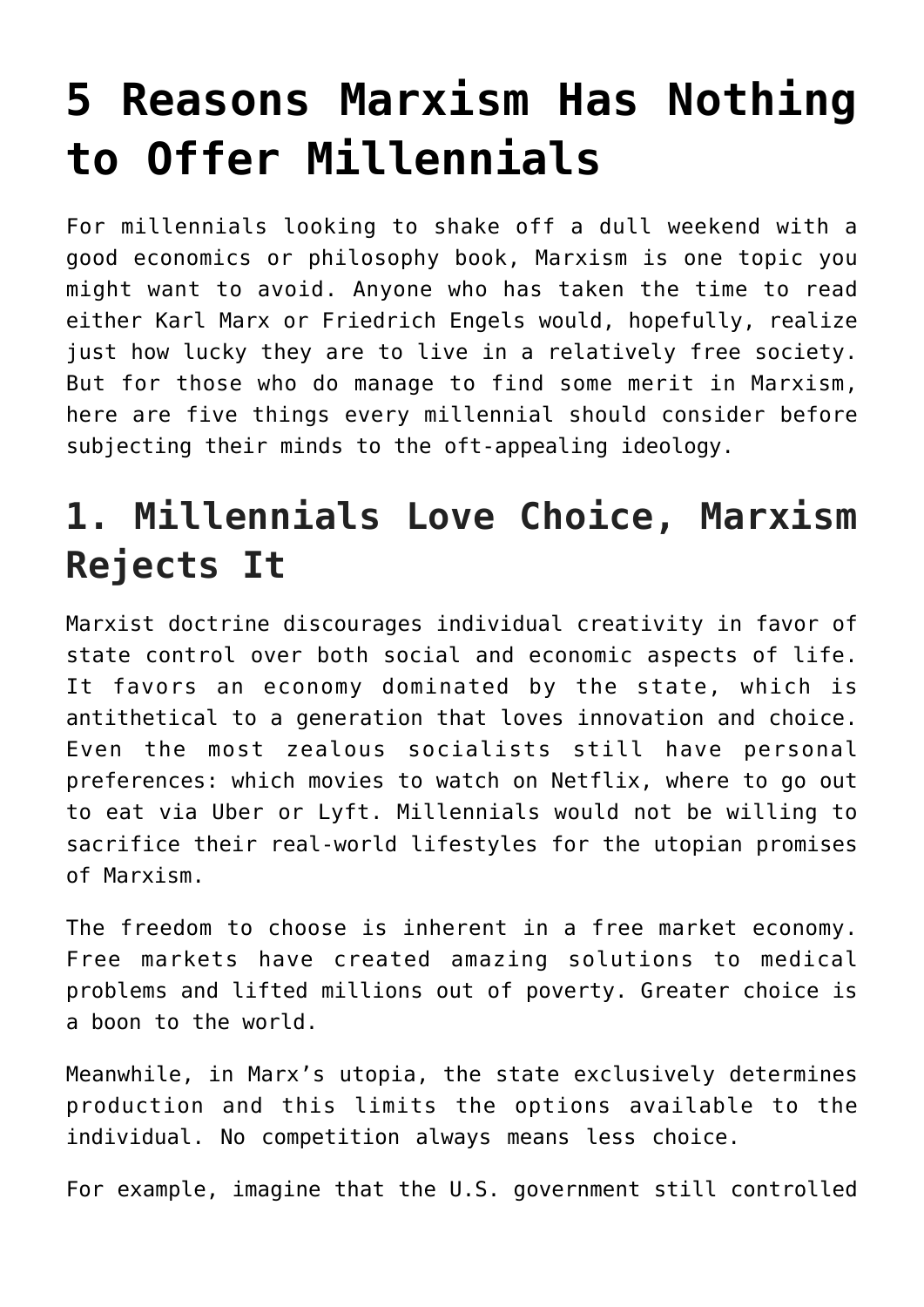the telecom sector as the sole network provider. The government monopoly would impose price and dictate the quality of service. We almost certainly would not have the amazing products and services we have today.

#### **2. Violence Is The Marxist Way**

Karl Marx believed that violence was one of the primary means to defeat the capitalist order. For example, he [responded](https://www.marxists.org/archive/marx/works/1848/11/06.htm) to the [1849 counter-revolution](https://www.britannica.com/place/Austria/Revolution-and-counterrevolution-1848-59) in Vienna by explicitly encouraging his followers to embrace terrorism. Marx wrote:

*"There is only one way in which the murderous death agonies of the old society and the bloody birth throes of the new society can be shortened, simplified and concentrated, and that way is revolutionary terror."*

This statement would later inspire the violent radicalization of Soviet dictator, Vladimir Lenin—an avid devotee of Marx. Lenin eventually toppled the Russian democracy in 1917 and condemned millions of his own people to [starvation and terror.](https://larussophobe.wordpress.com/2010/08/01/lenin-was-evil/)

Socialist administrations in places like Venezuela and North Korea prove that the Marxist doctrine eventually leads to terror. Their crumbling economic conditions and barbaric flouting of human rights in order to maintain a strong state are both reminders that we cannot afford to experiment with an ideology of [hate](http://selfeducatedamerican.com/2014/10/21/karl-marx-and-the-communist-religion-of-hate/) and [slavery](https://reason.com/archives/2016/08/28/frederick-douglass-on-capitalism-slavery).

## **3. Marxism Discourages Public Dissent**

Nowadays, governments are more responsible to their people greatly because of open public criticism and the possibility of revolt against an authoritarian state. Marxism only encourages revolt against capitalist government. But the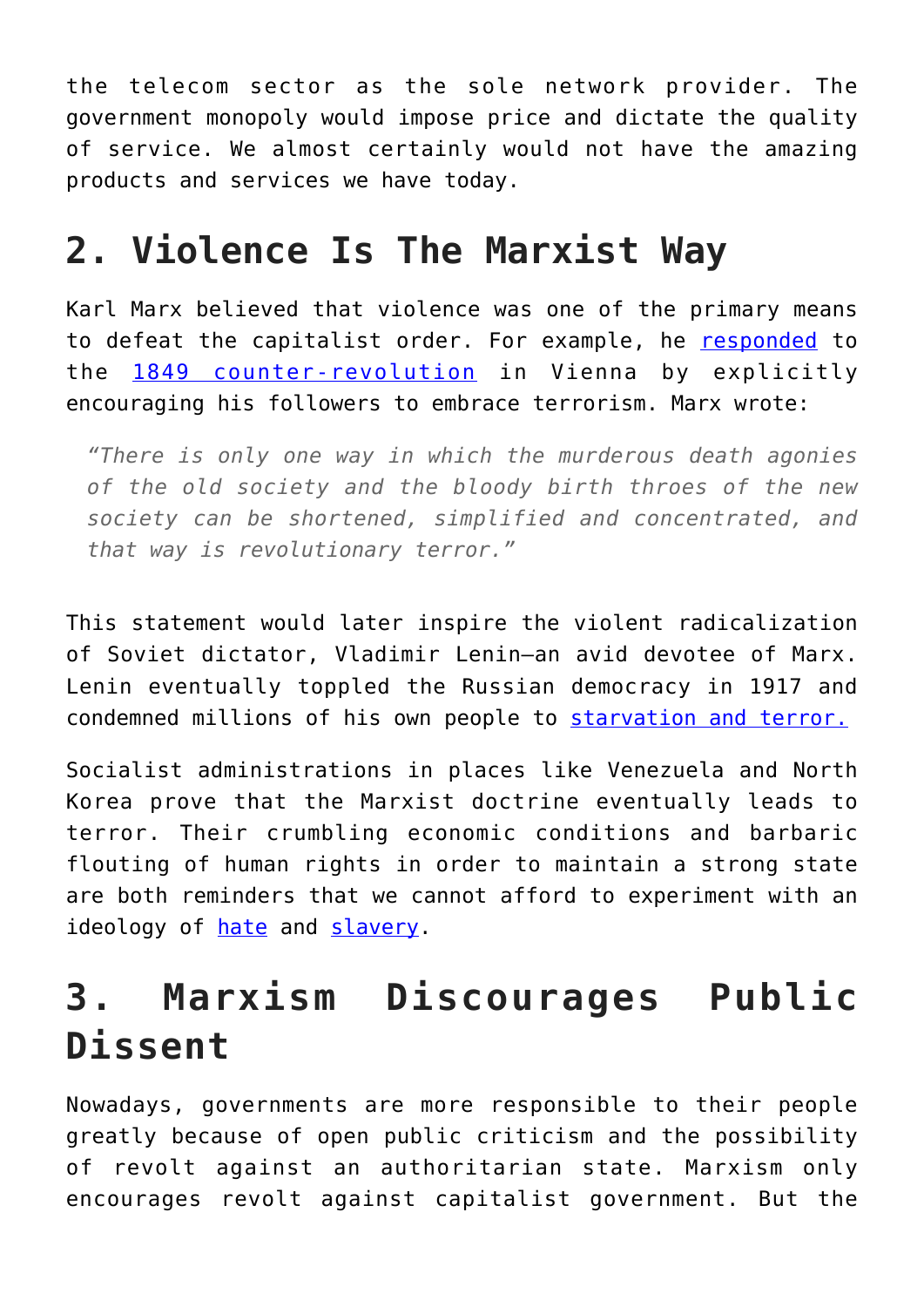"dictatorship of the proletariat" is to be absolute and unquestioned.

Marx and Engels were clear about their ideal government. For instance, Engels posited in *The Iroquois Gens*, a section of his 1884 book *The Origin of the Family, Private* Property *and the State*, how crucial it is that the proletarian government maintain unchallenged authority. He glorified the workers' government, which he said was a natural extension of the family, drawing from the ideas of American social theorist Lewis H. Morgan.

This would be a non-starter for millennials, many of whom bridle against authority and are very keen on voicing criticism and their opinions in general.

### **4. Marxism Is the Gateway to Communism**

Millennials are big fans of market freedom, in deed if not in expression. It wouldn't be out of the ordinary to see a Che Guevarra t-shirt on an iPhone-using Uber driver. However, Marxism ultimately results in system tantamount to universal slavery: a condition that would be absolutely intolerable to a generation accustomed to the app economy and everything-ondemand.

For example, Joseph Stalin's forced land reforms between 1928 and 1933 exemplifies the brutality of communism. The Soviet leadership thought that collectivization would increase the use of the countryside for urban and industrial needs due to increasing demand for food by workers in industrializing Russia. Stalin forced his people to labor on their own farms and harvest their own crops all in the name of the state. This resulted in nearly ten million Russians dying due to excessive labor and starvation.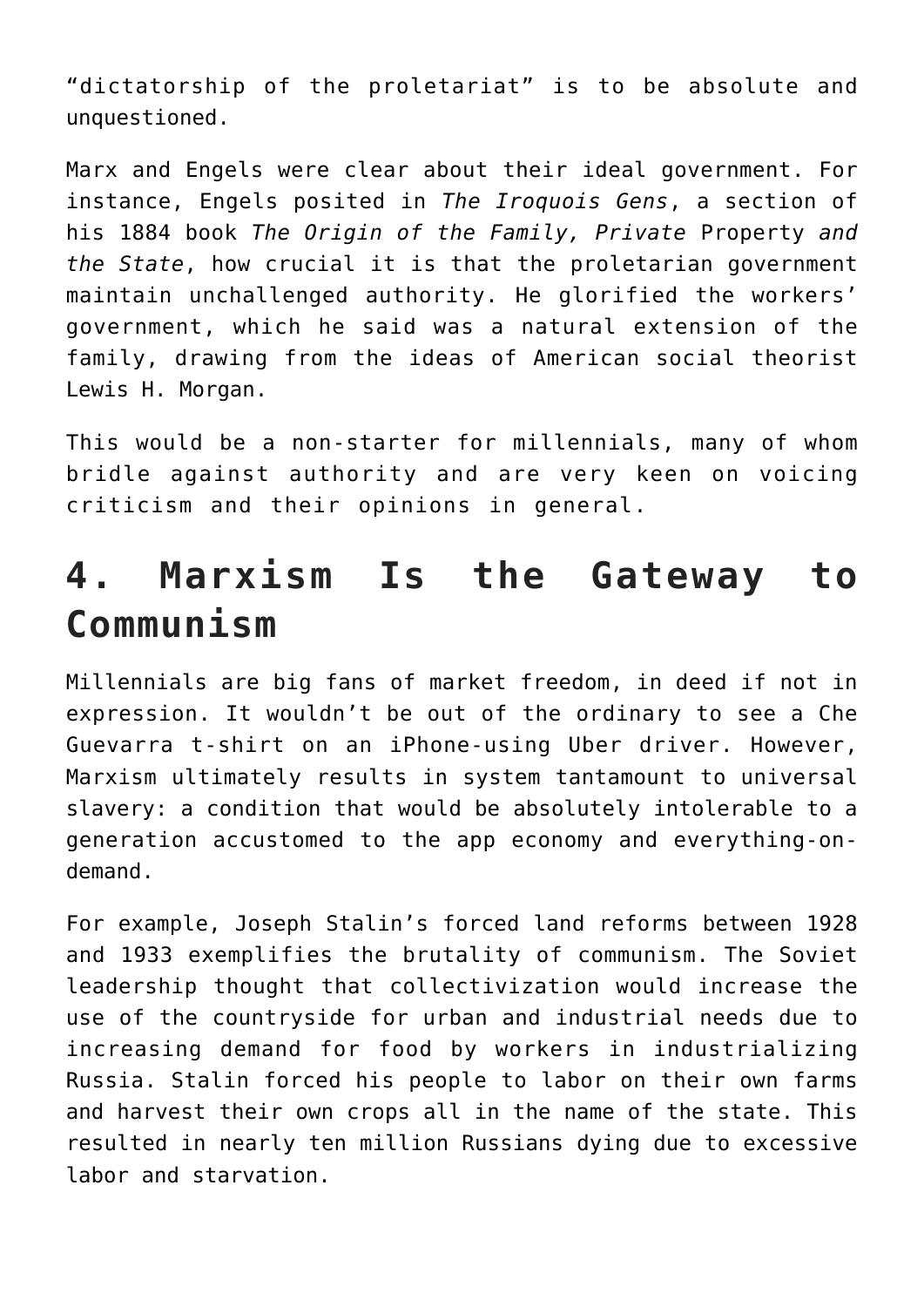Similar [land reforms](https://www.foreignaffairs.com/articles/china/1951-07-01/maos-stratagem-land-reform) were replicated in China from 1958 to 1961 under the draconian Mao Zedong. In the end, these policies left about 33 million people dead in what was possibly the [single most destructive famine](http://listverse.com/2013/01/03/10-deadliest-world-events-in-human-history) ever in history.

In modern society, where young people prefer spending their time creating smartphone apps and talking about *Game of Thrones* on social media, living through the dark days of communism would be unthinkable.

#### **5. Tear down this Wall**

Communism ended in Eastern Europe in 1989 and since then, greater economic freedom has made governments more accountable to its people. Nowadays, criticizing the state is a fundamental right in most countries. It is highly unlikely that millennials would support a reversal of history when the world is such a better place to live in today.

Before communist nations like China started their capitalist reforms, the majority of the world was relatively poor. Millions died of poverty and hundreds of thousands were incarcerated. If Marxist ideals had dominated the world, many of the beautiful things humanity has achieved would be nonexistent.

An authoritarian regime is the greatest enemy of freedom. Millennials need more liberty and more choice and Marxism does not offer these things. Therefore, we are better off appreciating the ideas of John Locke and Adam Smith, which have saved more lives than all the Marxist philosophers from Karl Marx to Slavoj Žižek.

—

*This article was republished with permission from FEE.org. Read the original article [here](https://fee.org/articles/5-reasons-marxism-has-nothing-to-offer-millennials/).*